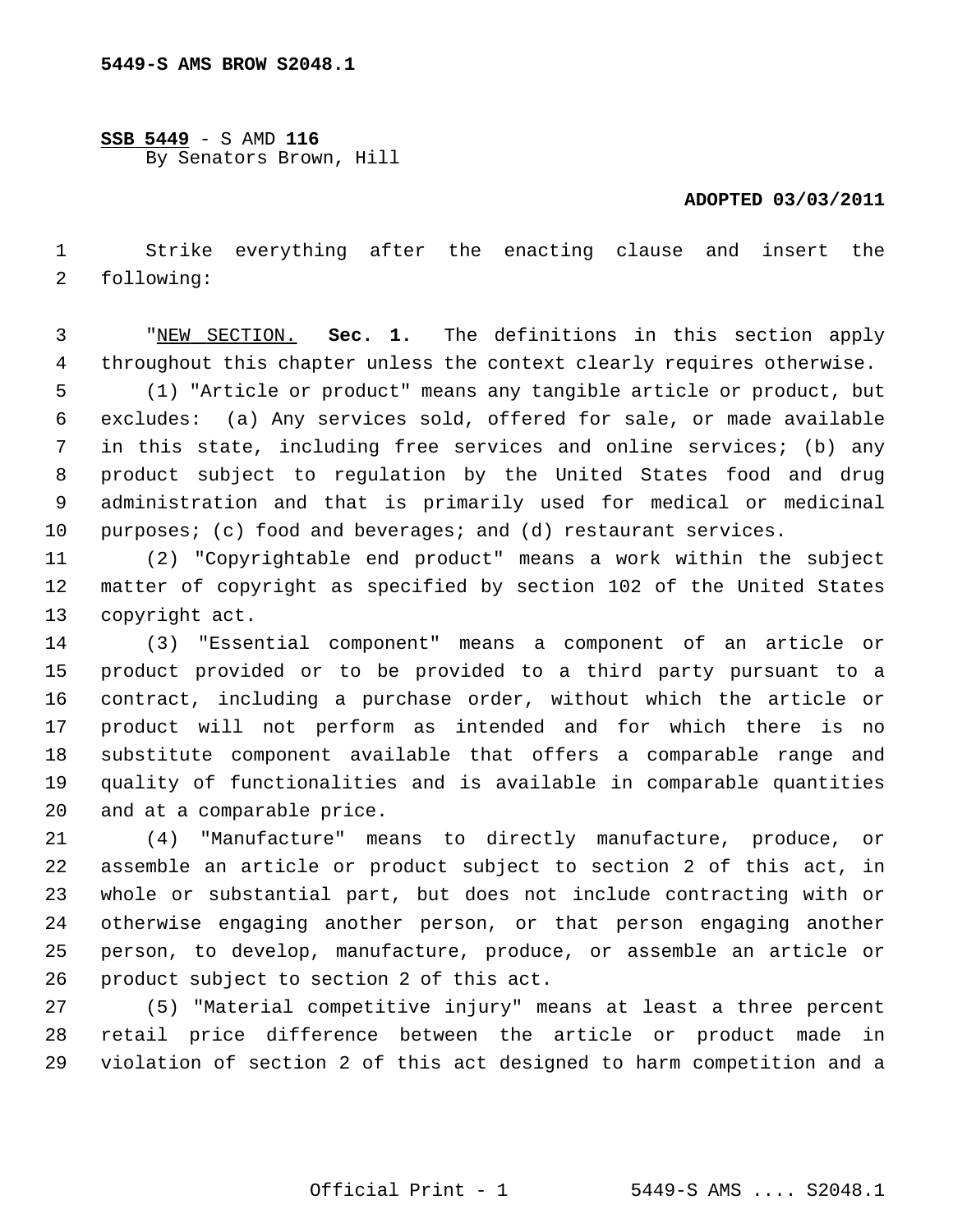1 directly competing article or product that was manufactured without the 2 use of stolen or misappropriated information technology, with such a 3 price difference occurring over a four-month period of time.

 4 (6) "Retail price" means the retail price of stolen or 5 misappropriated information technology charged at the time of, and in 6 the jurisdiction where, the alleged theft or misappropriation occurred, 7 multiplied by the number of stolen or misappropriated items used in the 8 business operations of the person alleged to have violated section 2 of 9 this act.

10 (7)(a) "Stolen or misappropriated information technology" means 11 hardware or software that the person referred to in section 2 of this 12 act acquired, appropriated, or used without the authorization of the 13 owner of the information technology or the owner's authorized licensee 14 in violation of applicable law, but does not include situations in 15 which the hardware or software alleged to have been stolen or 16 misappropriated was not available for retail purchase on a stand-alone 17 basis at or before the time it was acquired, appropriated, or used by 18 such a person.

19 (b) Information technology is considered to be used in a person's 20 business operations if the person uses the technology in the 21 manufacture, distribution, marketing, or sales of the articles or 22 products subject to section 2 of this act.

23 NEW SECTION. **Sec. 2.** Any person who manufactures an article or 24 product while using stolen or misappropriated information technology in 25 its business operations after notice and opportunity to cure as 26 provided in section 5 of this act and, with respect to remedies sought 27 under section 6(6) or 7 of this act, causes a material competitive 28 injury as a result of such use of stolen or misappropriated information 29 technology, is deemed to engage in an unfair act where such an article 30 or product is sold or offered for sale in this state, either separately 31 or as a component of another article or product, and in competition 32 with an article or product sold or offered for sale in this state that 33 was manufactured without violating this section. A person who engages 34 in such an unfair act, and any articles or products manufactured by the 35 person in violation of this section, is subject to the liabilities and 36 remedial provisions of this chapter in an action by the attorney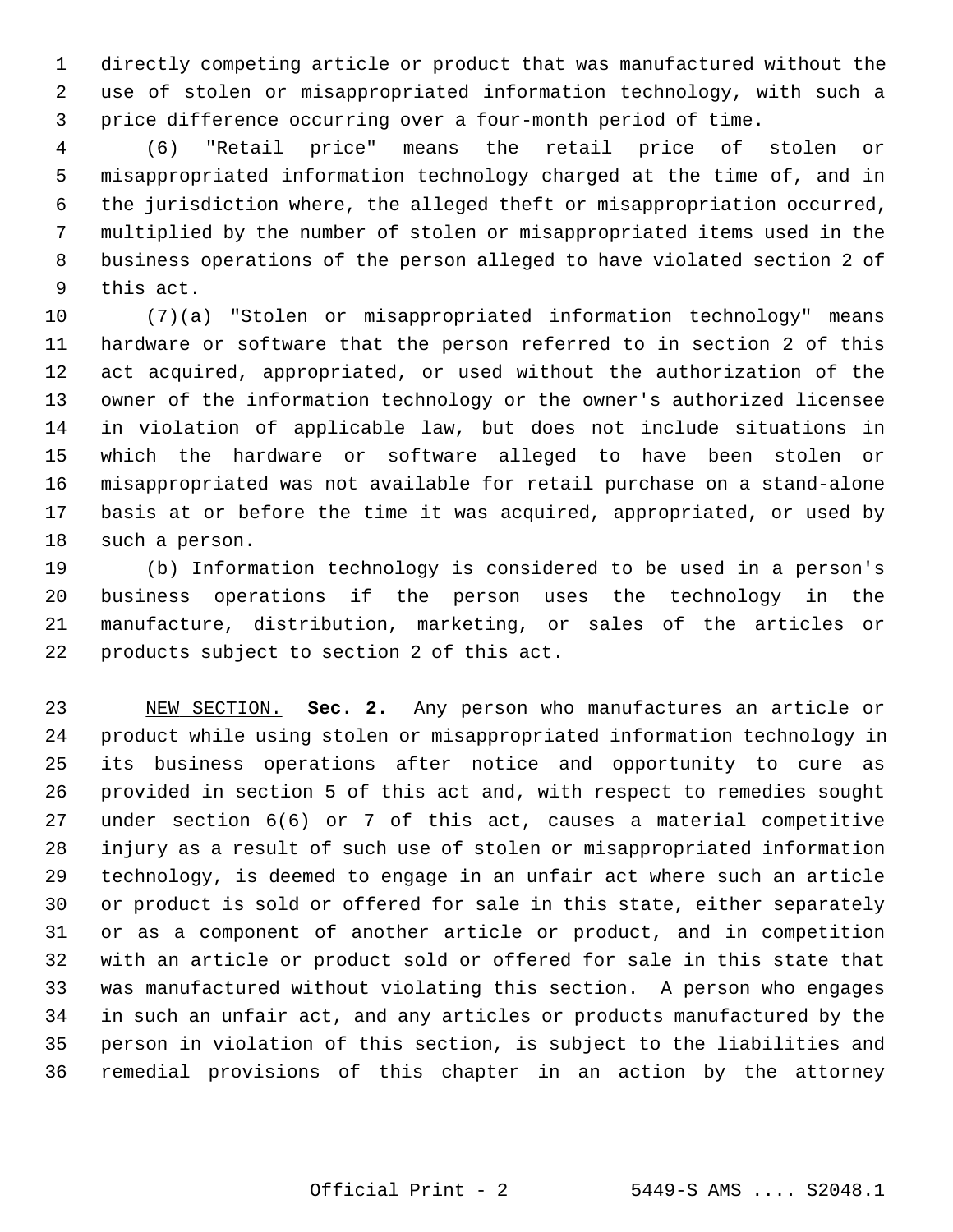1 general or any person described in section 6(5) of this act, except as 2 provided in sections 3 through 9 of this act.

 3 NEW SECTION. **Sec. 3.** No action may be brought under this chapter, 4 and no liability results, where:

 5 (1) The end article or end product sold or offered for sale in this 6 state and alleged to violate section 2 of this act is:

7 (a) A copyrightable end product;

 8 (b) Merchandise manufactured by or on behalf of, or pursuant to a 9 license from, a copyright owner and which displays or embodies a name, 10 character, artwork, or other indicia of or from a work that falls 11 within (a) of this subsection, or merchandise manufactured by or on 12 behalf of, or pursuant to a license from, a copyright or trademark 13 owner and that displays or embodies a name, character, artwork, or 14 other indicia of or from a theme park, theme park attraction, or other 15 facility associated with a theme park; or

16 (c) Packaging, carrier media, or promotional or advertising 17 materials for any end article, end product, or merchandise that falls 18 within (a) or (b) of this subsection;

19 (2) The allegation that the information technology is stolen or 20 misappropriated is based on a claim that the information technology or 21 its use infringes a patent or misappropriates a trade secret under 22 applicable law or that could be brought under any provision of Title 35 23 of the United States Code;

24 (3) The allegation that the information technology is stolen or 25 misappropriated is based on a claim that the defendant's use of the 26 information technology violates the terms of a license that allows 27 users to modify and redistribute any source code associated with the 28 technology free of charge; or

29 (4) The allegation is based on a claim that the person violated 30 section 2 of this act by aiding, abetting, facilitating, or assisting 31 someone else to acquire, appropriate, use, sell, or offer to sell, or 32 by providing someone else with access to, information technology 33 without authorization of the owner of the information technology or the 34 owner's authorized licensee in violation of applicable law.

35 NEW SECTION. **Sec. 4.** No injunction may issue against a person 36 other than the person adjudicated to have violated section 2 of this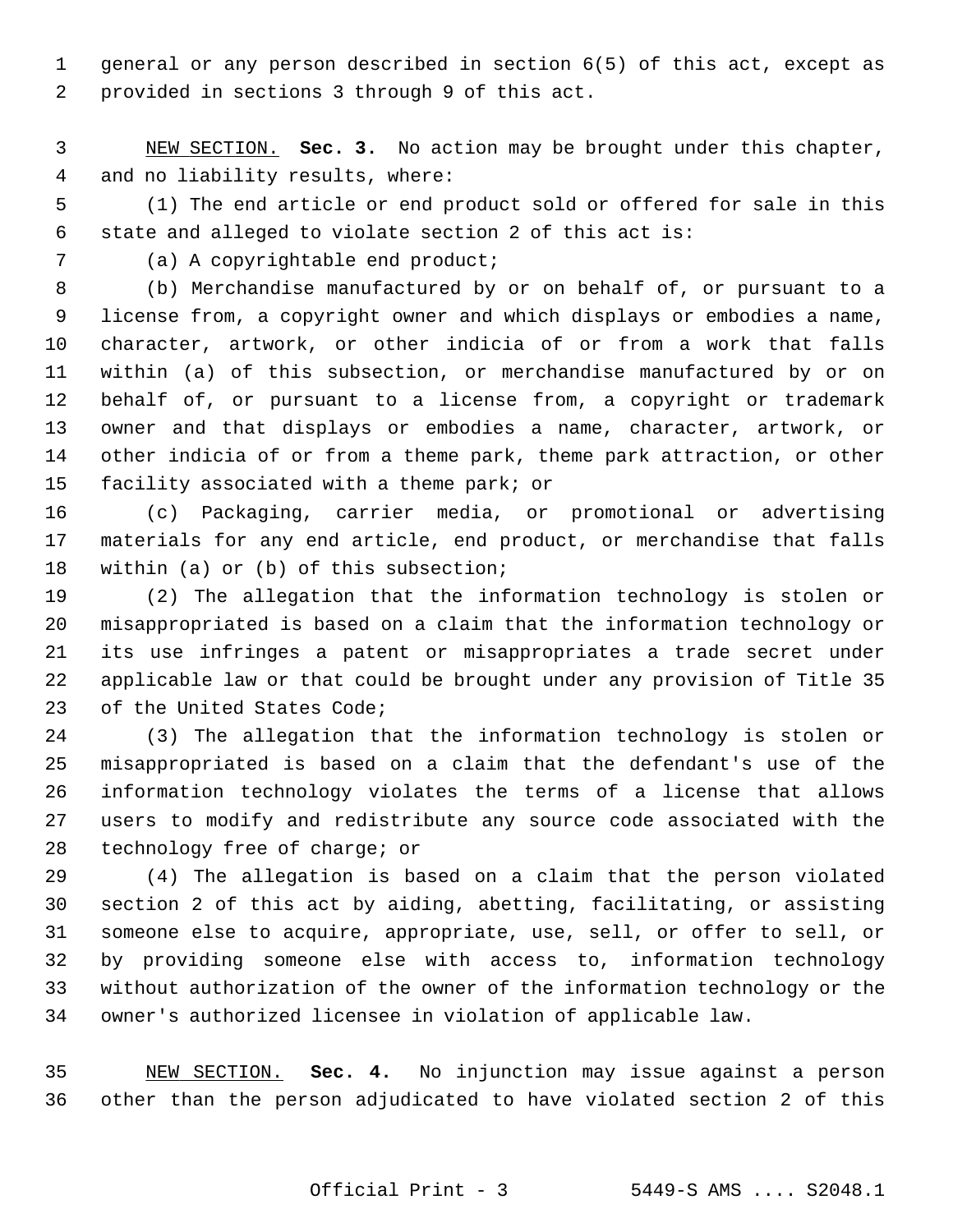1 act, and no attachment order may issue against articles or products 2 other than articles or products in which the person alleged to violate 3 section 2 of this act holds title. A person other than the person 4 alleged to violate section 2 of this act includes any person other than 5 the actual manufacturer who contracts with or otherwise engages another 6 person to develop, manufacture, produce, market, distribute, advertise, 7 or assemble an article or product alleged to violate section 2 of this 8 act.

 9 NEW SECTION. **Sec. 5.** (1) No action may be brought under section 10 2 of this act unless the person subject to section 2 of this act 11 received written notice of the alleged use of the stolen or 12 misappropriated information technology from the owner or exclusive 13 licensee of the information technology or the owner's agent and the 14 person: (a) Failed to establish that its use of the information 15 technology in question did not violate section 2 of this act; or (b) 16 failed, within ninety days after receiving such a notice, to cease use 17 of the owner's stolen or misappropriated information technology. 18 However, if the person commences and thereafter proceeds diligently to 19 replace the information technology with information technology whose 20 use would not violate section 2 of this act, such a period must be 21 extended for an additional period of ninety days, not to exceed one 22 hundred eighty days total. The information technology owner or the 23 owner's agent may extend any period described in this section.

24 (2) To satisfy the requirements of this section, written notice 25 must, under penalty of perjury: (a) Identify the stolen or 26 misappropriated information technology; (b) identify the lawful owner 27 or exclusive licensee of the information technology; (c) identify the 28 applicable law the person is alleged to be violating and state that the 29 notifier has a reasonable belief that the person has acquired, 30 appropriated, or used the information technology in question without 31 authorization of the owner of the information technology or the owner's 32 authorized licensee in violation of such applicable law; (d) to the 33 extent known by the notifier, state the manner in which the information 34 technology is being used by the defendant; (e) state the articles or 35 products to which the information technology relates; and (f) specify 36 the basis and the particular evidence upon which the notifier bases 37 such an allegation.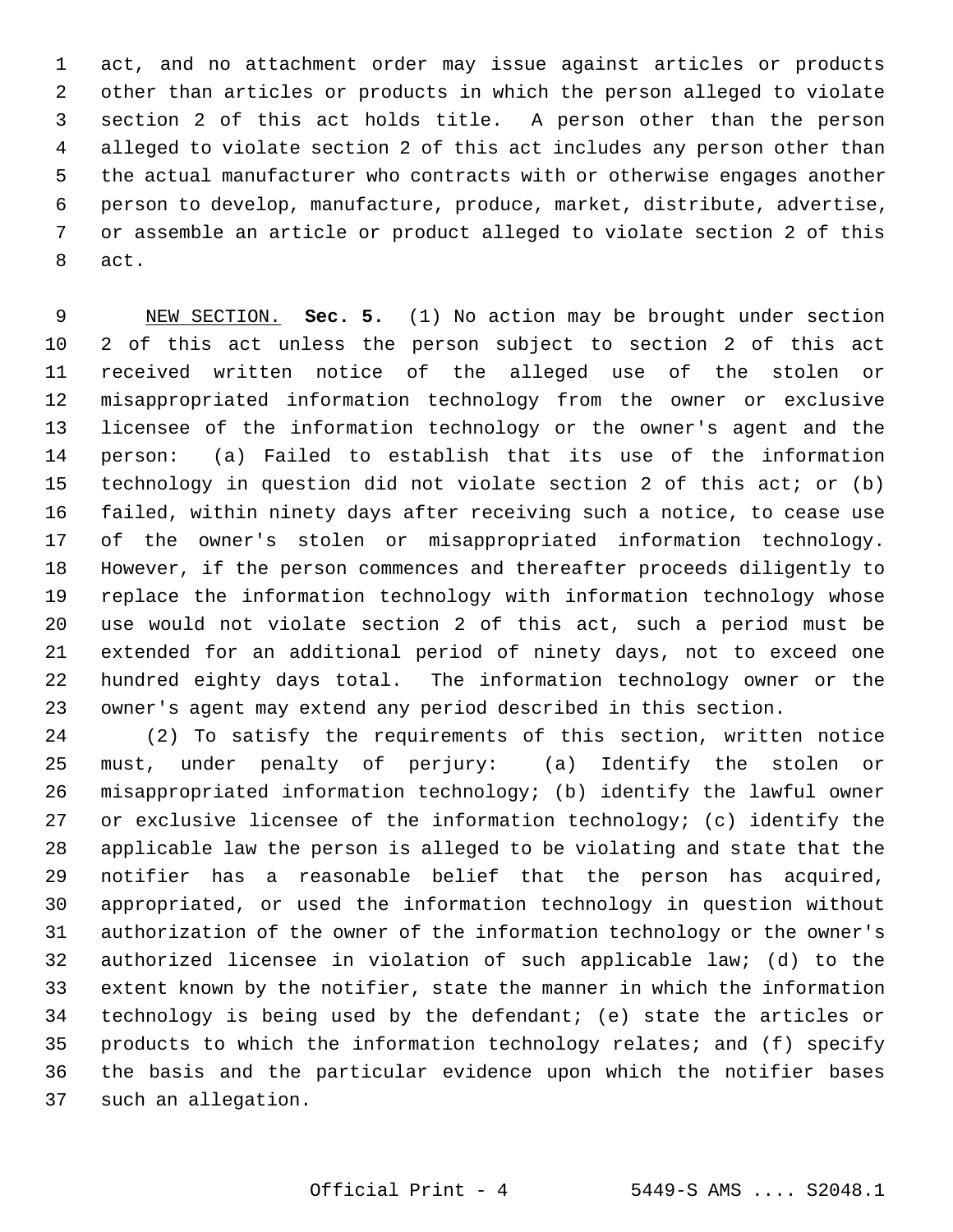1 (3) The written notification must state, under penalty of perjury, 2 that, after a reasonable and good-faith investigation, the information 3 in the notice is accurate based on the notifier's reasonable knowledge, 4 information, and belief.

 5 NEW SECTION. **Sec. 6.** (1) No earlier than ninety days after the 6 provision of notice in accordance with section 5 of this act, the 7 attorney general, or any person described in subsection (5) of this 8 section, may bring an action against any person that is subject to 9 section 2 of this act:

10 (a) To enjoin violation of section 2 of this act, including by 11 enjoining the person from selling or offering to sell in this state 12 articles or products that are subject to section 2 of this act, except 13 as provided in subsection (6) of this section. However, such an 14 injunction does not encompass articles or products to be provided to a 15 third party that establishes that such a third party has satisfied one 16 or more of the affirmative defenses set forth in section 8(1) of this 17 act with respect to the manufacturer alleged to have violated section 18 2 of this act;

19 (b) Only after a determination by the court that the person has 20 violated section 2 of this act, to recover the greater of:

21 (i) Actual damages, which may be imposed only against the person 22 who violated section 2 of this act; or

23 (ii) Statutory damages of no more than the retail price of the 24 stolen or misappropriated information technology, which may be imposed 25 only against the person who violated section 2 of this act; or

26 (c) In the event the person alleged to have violated section 2 of 27 this act has been subject to a final judgment or has entered into a 28 final settlement, or any products manufactured by such a person and 29 alleged to violate section 2 of this act have been the subject of an 30 injunction or attachment order, in any federal or state court in this 31 state or any other state, arising out of the same theft or 32 misappropriation of information technology, the court shall dismiss the 33 action. If such a person is a defendant in an ongoing action, or any 34 products manufactured by such a person and alleged to violate section 35 2 of this act are the subject of an ongoing injunction or attachment 36 order, in any federal or state court in this state or any other state, 37 arising out of the same theft or misappropriation of information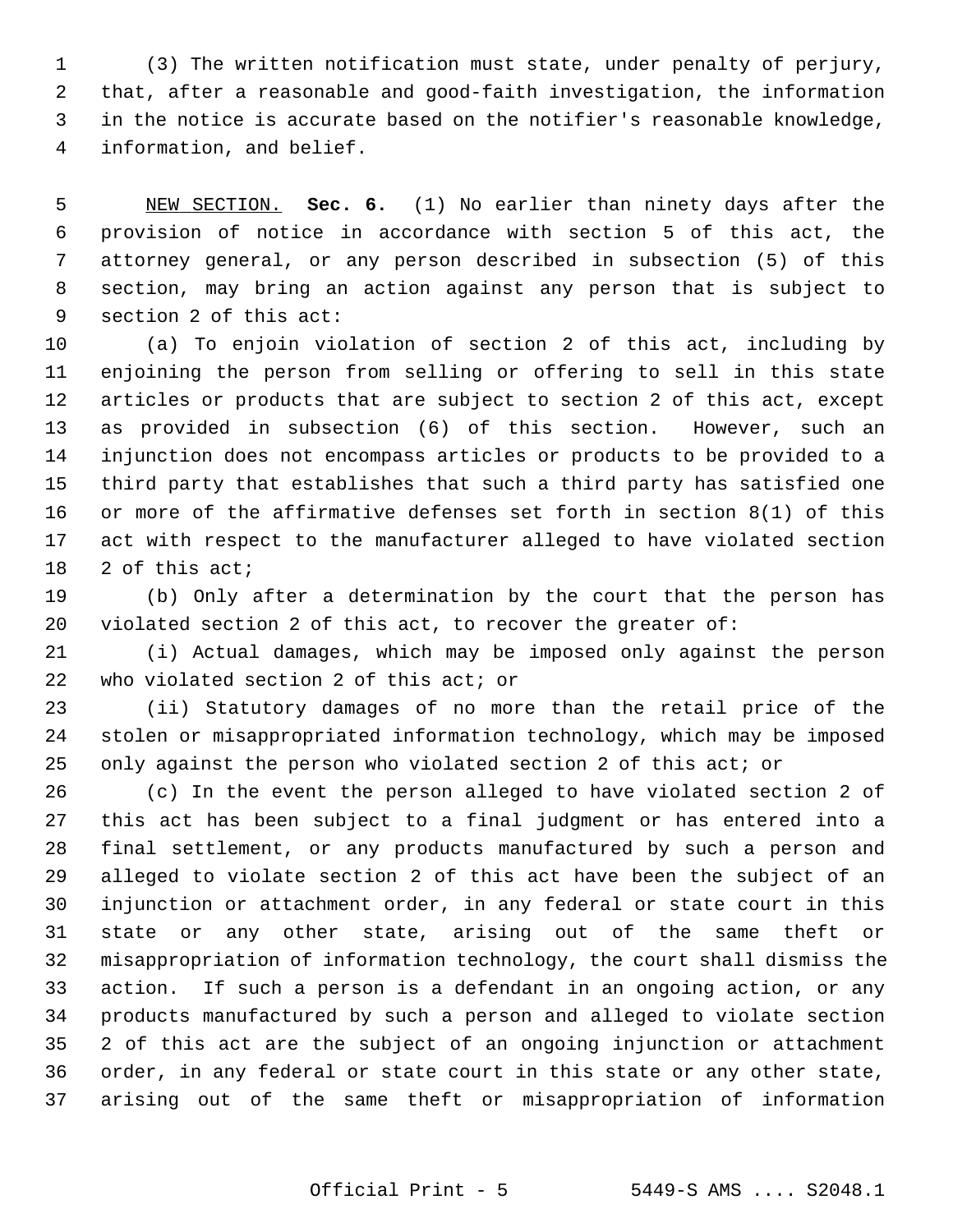1 technology, the court shall stay the action against such a person 2 pending resolution of the other action. In the event the other action 3 results in a final judgment or final settlement, the court shall 4 dismiss the action against the person.

 5 (2) After determination by the court that a person has violated 6 section 2 of this act and entry of a judgment against the person for 7 violating section 2 of this act, the attorney general, or a person 8 described in subsection (5) of this section, may add to the action a 9 claim for actual damages against a third party who sells or offers to 10 sell in this state products made by that person in violation of section 11 2 of this act, subject to the provisions of section 8 of this act. 12 However, damages may be imposed against a third party only if:

13 (a) The third party was provided a copy of a written notice sent to 14 the person alleged to have violated section 2 of this act that 15 satisfies the requirements of section 5 of this act at least ninety 16 days prior to the entry of the judgment;

17 (b) The person who violated section 2 of this act did not make an 18 appearance or does not have sufficient attachable assets to satisfy a 19 judgment against the person;

20 (c) Such a person either manufactured the final product or produced 21 a component equal to thirty percent or more of the value of the final 22 product;

23 (d) Such a person has a direct contractual relationship with the 24 third party respecting the manufacture of the final product or 25 component; and

26 (e) The third party has not been subject to a final judgment in any 27 federal or state court in this state or any other state arising out of 28 the same theft or misappropriation of information technology. However, 29 in the event the third party is a party to an ongoing suit for damages, 30 or has entered an appearance as an interested third party in 31 proceedings in rem, in any federal or state court in this state or any 32 other state arising out of the same theft or misappropriation of 33 information technology, the court shall stay the action against the 34 third party pending resolution of the other action. In the event the 35 other action results in a final judgment, the court shall dismiss the 36 action against the third party and any in rem action as to any articles 37 or products manufactured for such a third party or that have been or 38 are to be supplied to such a third party.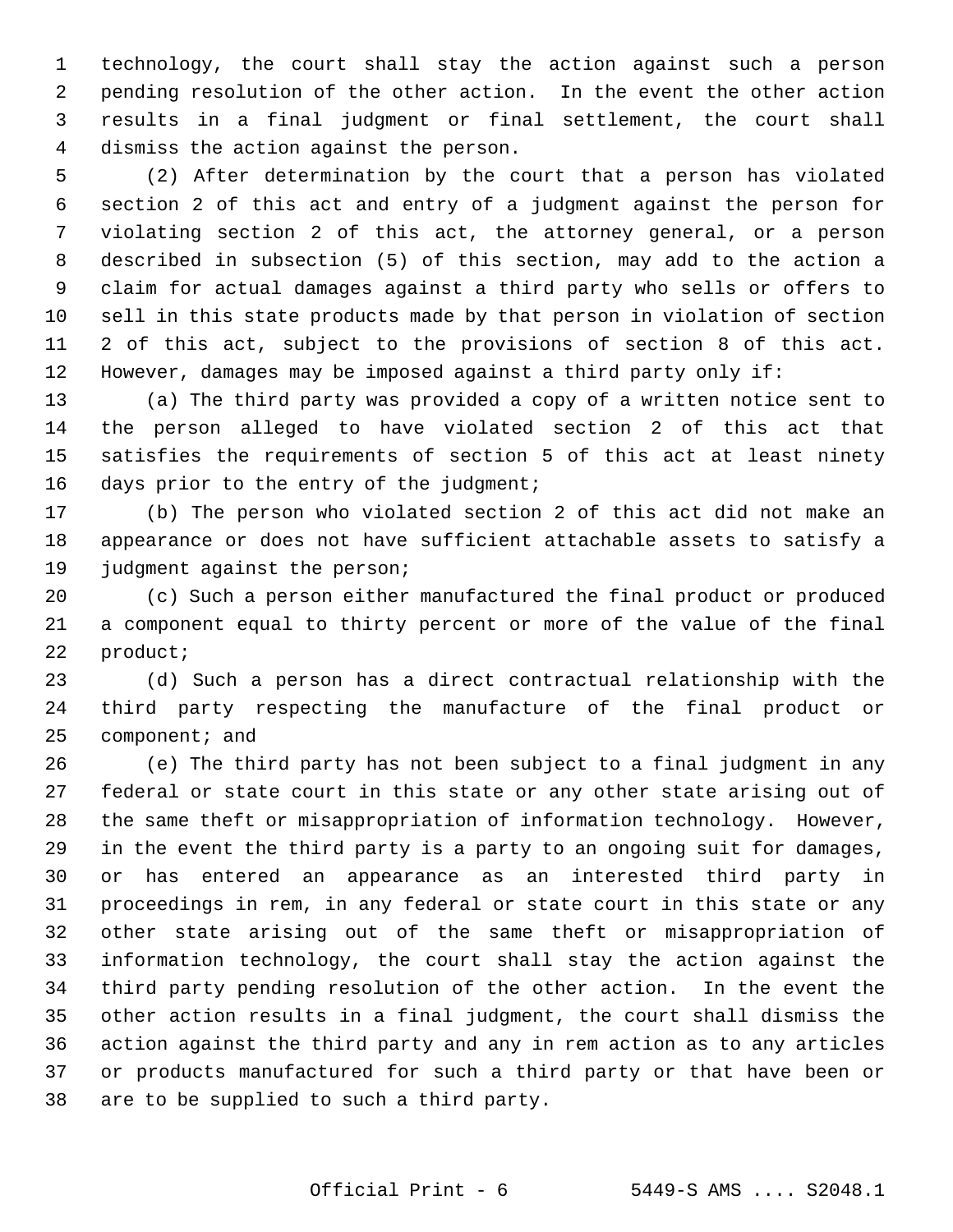1 (3) An award of damages against such a third party pursuant to 2 subsection (2) of this section must be the lesser of the retail price 3 of the stolen or misappropriated information technology at issue or two 4 hundred fifty thousand dollars, less any amounts recovered from the 5 person adjudicated to have violated section 2 of this act, and 6 subsection (4)(a) of this section does not apply to such an award or 7 recovery against the third party.

8 (4) In an action under this chapter, a court may:

 9 (a) Against the person adjudicated to have violated section 2 of 10 this act, increase the damages up to three times the damages authorized 11 by subsection (1)(b) of this section where the court finds that the 12 person's use of the stolen or misappropriated information technology 13 was willful;

14 (b) With respect to an award under subsection (1) of this section 15 only, award costs and reasonable attorneys' fees to: (i) A prevailing 16 plaintiff in actions brought by an injured person under section 2 of 17 this act; or (ii) a prevailing defendant in actions brought by an 18 allegedly injured person; and

19 (c) With respect to an action under subsection (2) of this section 20 brought by a private plaintiff only, award costs and reasonable 21 attorneys' fees to a third party who qualifies for an affirmative 22 defense under section 8 of this act. However, in a case in which the 23 third party received a copy of the notification described in subsection  $24$   $(2)(a)$  of this section at least ninety days before the filing of the 25 action under subsection (2) of this section, with respect to a third 26 party's reliance on the affirmative defenses set forth in section 8(1) 27 (c) and (d) of this act, the court may award costs and reasonable 28 attorneys' fees only if all of the conduct on which the affirmative 29 defense is based was undertaken by the third party, and the third party 30 notified the plaintiff of the conduct, prior to the end of the ninety-31 day period.

32 (5) A person is deemed to have been injured by the sale or offer 33 for sale of a directly competing article or product subject to section 34 2 of this act if the person establishes by a preponderance of the 35 evidence that:

36 (a) The person manufactures articles or products that are sold or 37 offered for sale in this state in direct competition with articles or 38 products that are subject to section 2 of this act;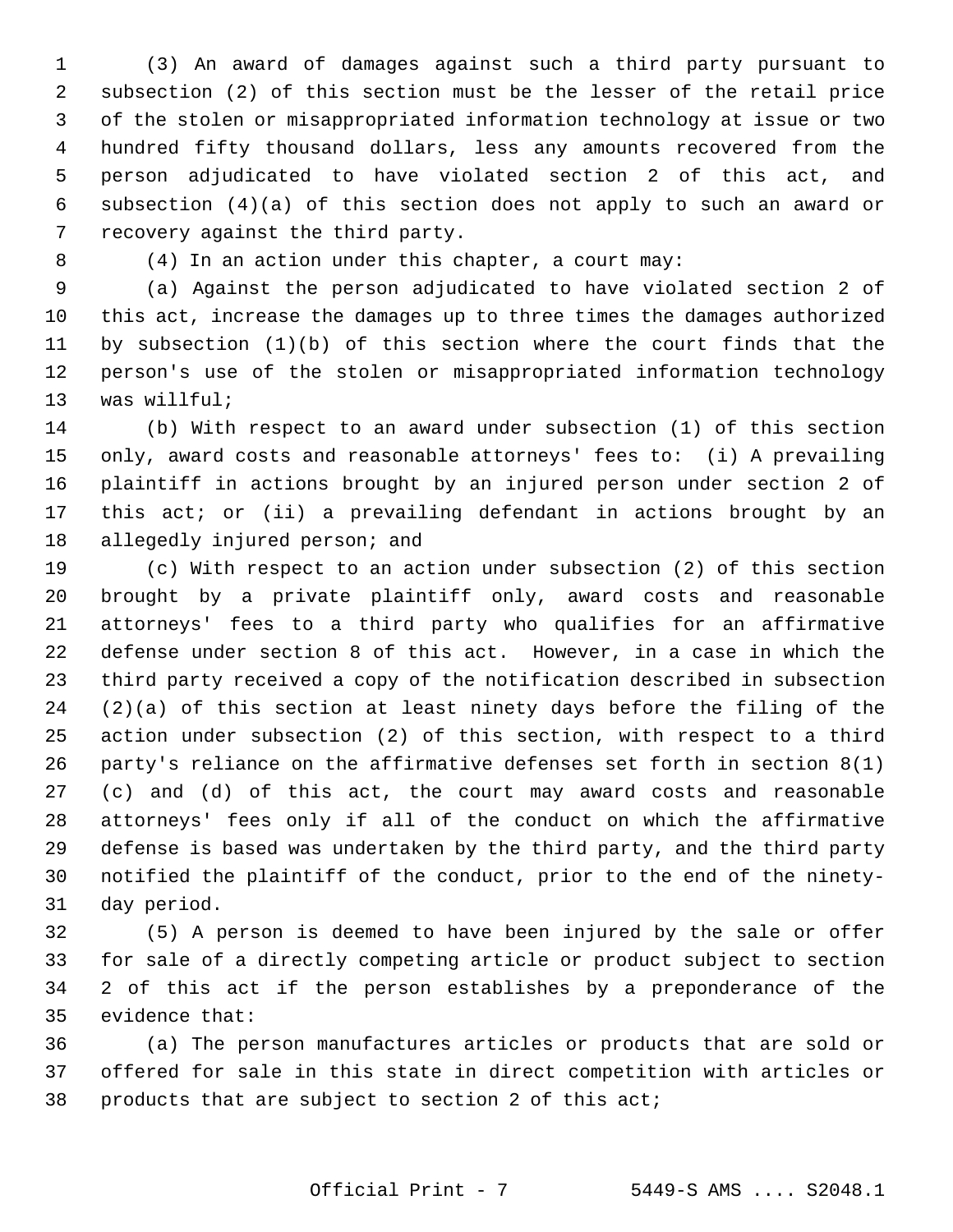1 (b) The person's articles or products were not manufactured using 2 stolen or misappropriated information technology of the owner of the 3 information technology;

 4 (c) The person suffered economic harm, which may be shown by 5 evidence that the retail price of the stolen or misappropriated 6 information technology was twenty thousand dollars or more; and

 7 (d) If the person is proceeding in rem or seeks injunctive relief, 8 that the person suffered material competitive injury as a result of the 9 violation of section 2 of this act.

10 (6)(a) If the court determines that a person found to have violated 11 section 2 of this act lacks sufficient attachable assets in this state 12 to satisfy a judgment rendered against it, the court may enjoin the 13 sale or offering for sale in this state of any articles or products 14 subject to section 2 of this act, except as provided in section 4 of 15 this act.

16 (b) To the extent that an article or product subject to section 2 17 of this act is an essential component of a third party's article or 18 product, the court shall deny injunctive relief as to such an essential 19 component, provided that the third party has undertaken good faith 20 efforts within the third party's rights under its applicable contract 21 with the manufacturer to direct the manufacturer of the essential 22 component to cease the theft or misappropriation of information 23 technology in violation of section 2 of this act, which may be 24 satisfied, without limitation, by the third party issuing a written 25 directive to the manufacturer demanding that it cease the theft or 26 misappropriation and demanding that the manufacturer provide the third 27 party with copies of invoices, purchase orders, licenses, or other 28 verification of lawful use of the information technology at issue.

29 (7) The court shall determine whether a cure period longer than the 30 period reflected in section 5 of this act would be reasonable given the 31 nature of the use of the information technology that is the subject of 32 the action and the time reasonably necessary either to bring such use 33 into compliance with applicable law or to replace the information 34 technology with information technology that would not violate section 35 2 of this act. If the court deems that a longer cure period would be 36 reasonable, then the action shall be stayed until the end of that 37 longer cure period. If by the end of that longer cure period, the 38 defendant has established that its use of the information technology in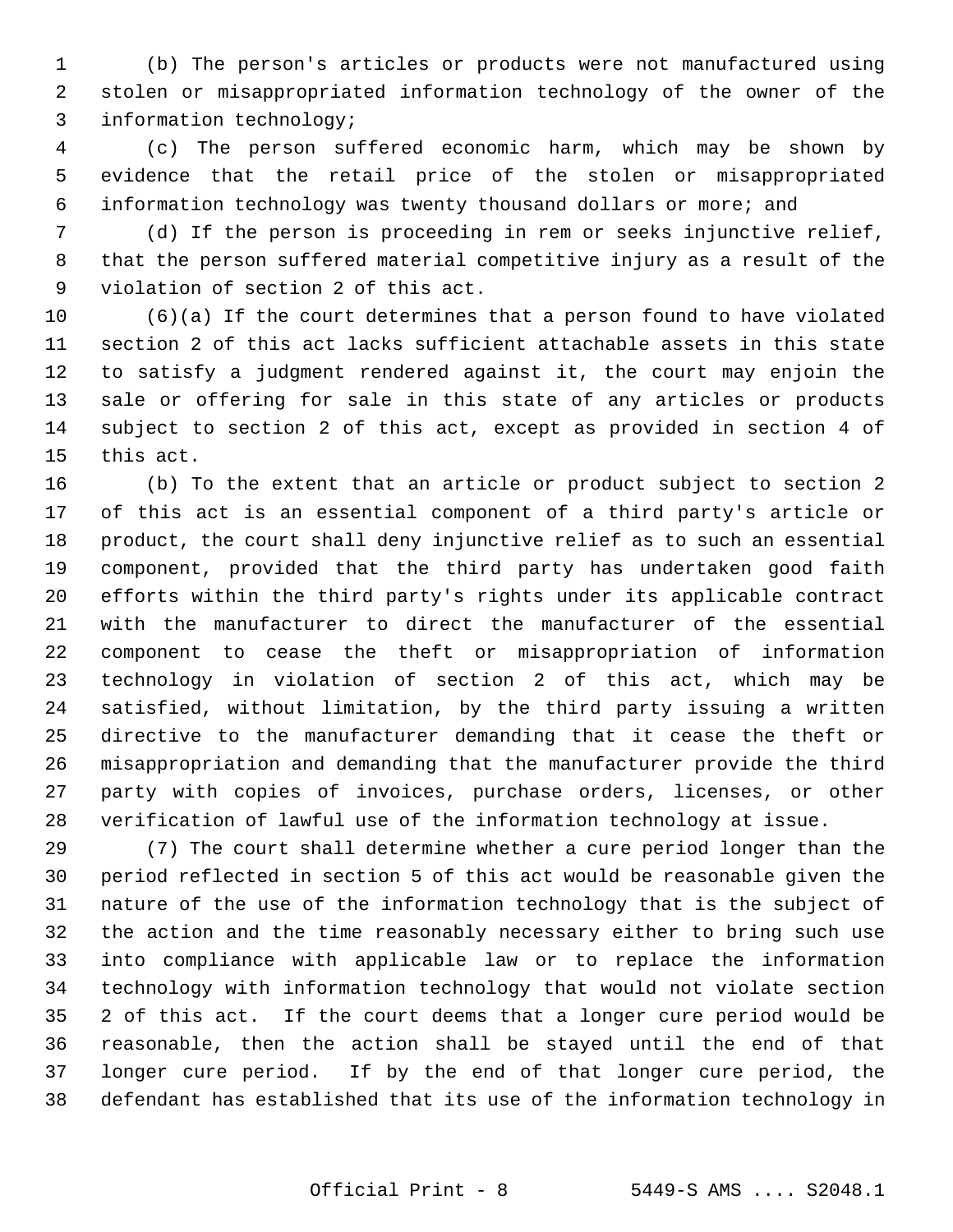1 question did not violate section 2 of this act, or the defendant ceased 2 use of the stolen or misappropriated information technology, then the 3 action must be dismissed.

 4 NEW SECTION. **Sec. 7.** (1) In a case in which the court is unable 5 to obtain personal jurisdiction over a person subject to section 2 of 6 this act, the court may proceed in rem against any articles or products 7 subject to section 2 of this act sold or offered for sale in this state 8 in which the person alleged to have violated section 2 of this act 9 holds title. Except as provided in section 4 of this act and 10 subsection (2) through (4) of this section, all such articles or 11 products are subject to attachment at or after the time of filing a 12 complaint, regardless of the availability or amount of any monetary 13 judgment.

14 (2) At least ninety days prior to the enforcement of an attachment 15 order against articles or products pursuant to subsection (1) of this 16 section, the court shall notify any person in possession of the 17 articles or products of the pending attachment order. Prior to the 18 expiration of the ninety day period, any person for whom the articles 19 or products were manufactured, or to whom the articles or products have 20 been or are to be supplied, pursuant to an existing contract or 21 purchase order, may:

22 (a) Establish that the person has satisfied one or more of the 23 affirmative defenses set forth in section 8(1) of this act with respect 24 to the manufacturer alleged to have violated section 2 of this act, in 25 which case the attachment order must be dissolved only with respect to 26 those articles or products that were manufactured for such a person, or 27 have been or are to be supplied to such a person, pursuant to an 28 existing contract or purchase order; or

29 (b) Post a bond with the court equal to the retail price of the 30 allegedly stolen or misappropriated information technology or twenty-31 five thousand dollars, whichever is less, in which case the court shall 32 stay enforcement of the attachment order against the articles or 33 products and shall proceed on the basis of its jurisdiction over the 34 bond. The person posting the bond shall recover the full amount of 35 such bond, plus interest, after the issuance of a final judgment.

36 (3) In the event the person posting the bond pursuant to subsection 37 (2)(b) of this section is entitled to claim an affirmative defense in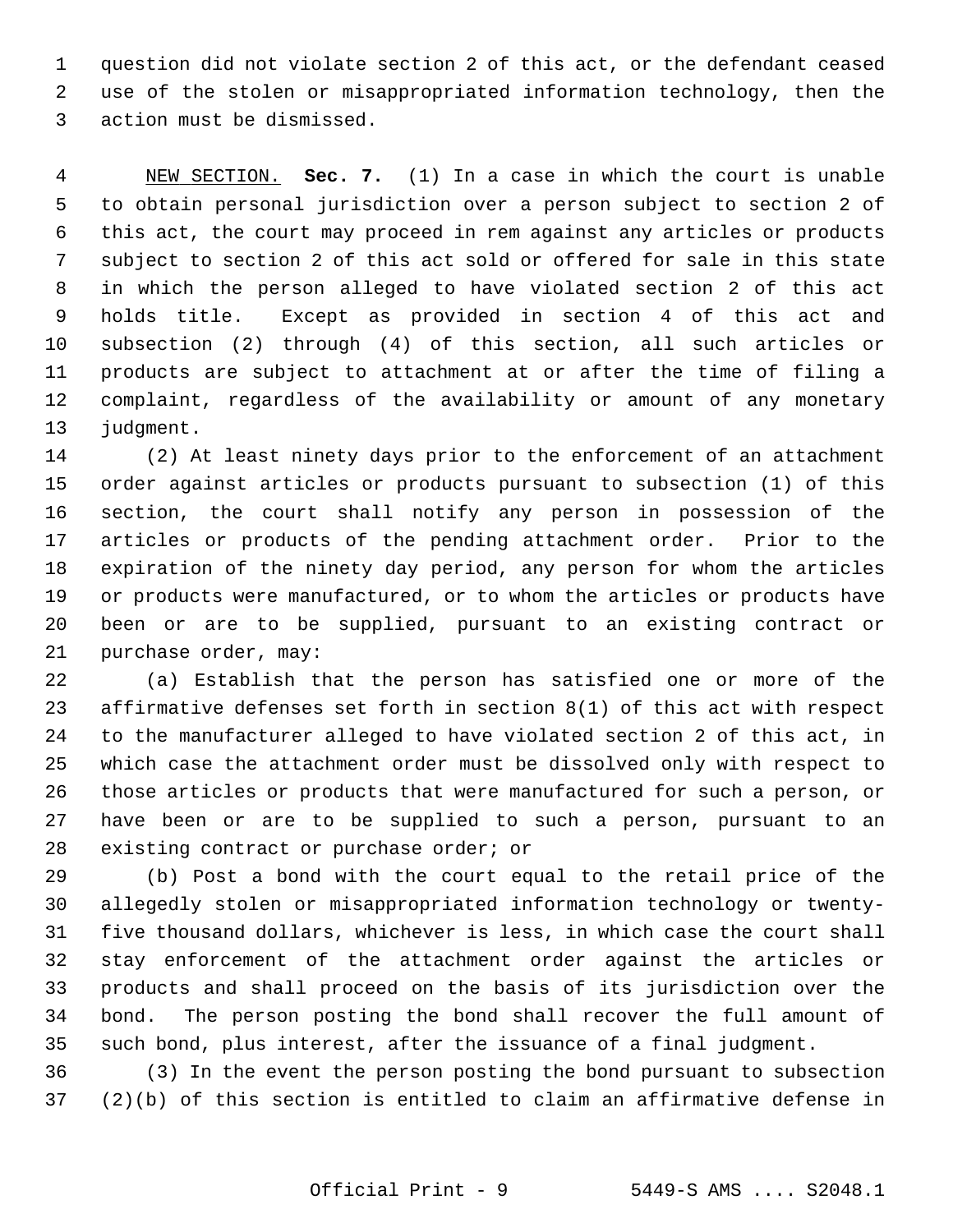1 section 8 of this act, and that person establishes with the court that 2 the person is entitled to any affirmative defense, the court shall 3 award costs and reasonable attorneys' fees to the person posting the 4 bond and against the plaintiff in the event the plaintiff proceeds with 5 an action pursuant to section 6(2) of this act against the person 6 posting the bond.

 7 (4) In the event that the court does not provide notification as 8 described in subsection (2) of this section, the court, upon motion of 9 any third party, shall stay the enforcement of the attachment order for 10 ninety days as to articles or products manufactured for the third 11 party, or that have been or are to be supplied to the third party, 12 pursuant to an existing contract or purchase order, during which ninety 13 day period the third party may avail itself of the options set forth in 14 subsection (2)(a) and (b) of this section.

15 NEW SECTION. **Sec. 8.** (1) A court may not award damages against 16 any third party pursuant to section 6(2) of this act where that party, 17 after having been afforded reasonable notice of at least ninety days 18 and opportunity to plead any of the affirmative defenses set forth in 19 this subsection, establishes by a preponderance of the evidence any of 20 the following:

21 (a) Such a person is the end consumer or end user of an article or 22 product subject to section 2 of this act, or acquired the article or 23 product after its sale to an end consumer or end user;

24 (b) Such a person is a business with annual revenues not in excess 25 of fifty million dollars;

26 (c) The person acquired the articles or products:

27 (i) In good faith reliance on either: (A) A code of conduct or 28 other written document that governs the person's commercial 29 relationships with the manufacturer adjudicated to have violated 30 section 2 of this act and which includes commitments, such as general 31 commitments to comply with applicable laws, that prohibit use of the 32 stolen or misappropriated information technology by such manufacturer; 33 or (B) written assurances from the manufacturer of the articles or 34 products that the articles or products, to the manufacturer's 35 reasonable knowledge, were manufactured without the use of stolen or 36 misappropriated information technology in the manufacturer's business 37 operations. However, with respect to both  $(c)(i)(A)$  and  $(B)$  of this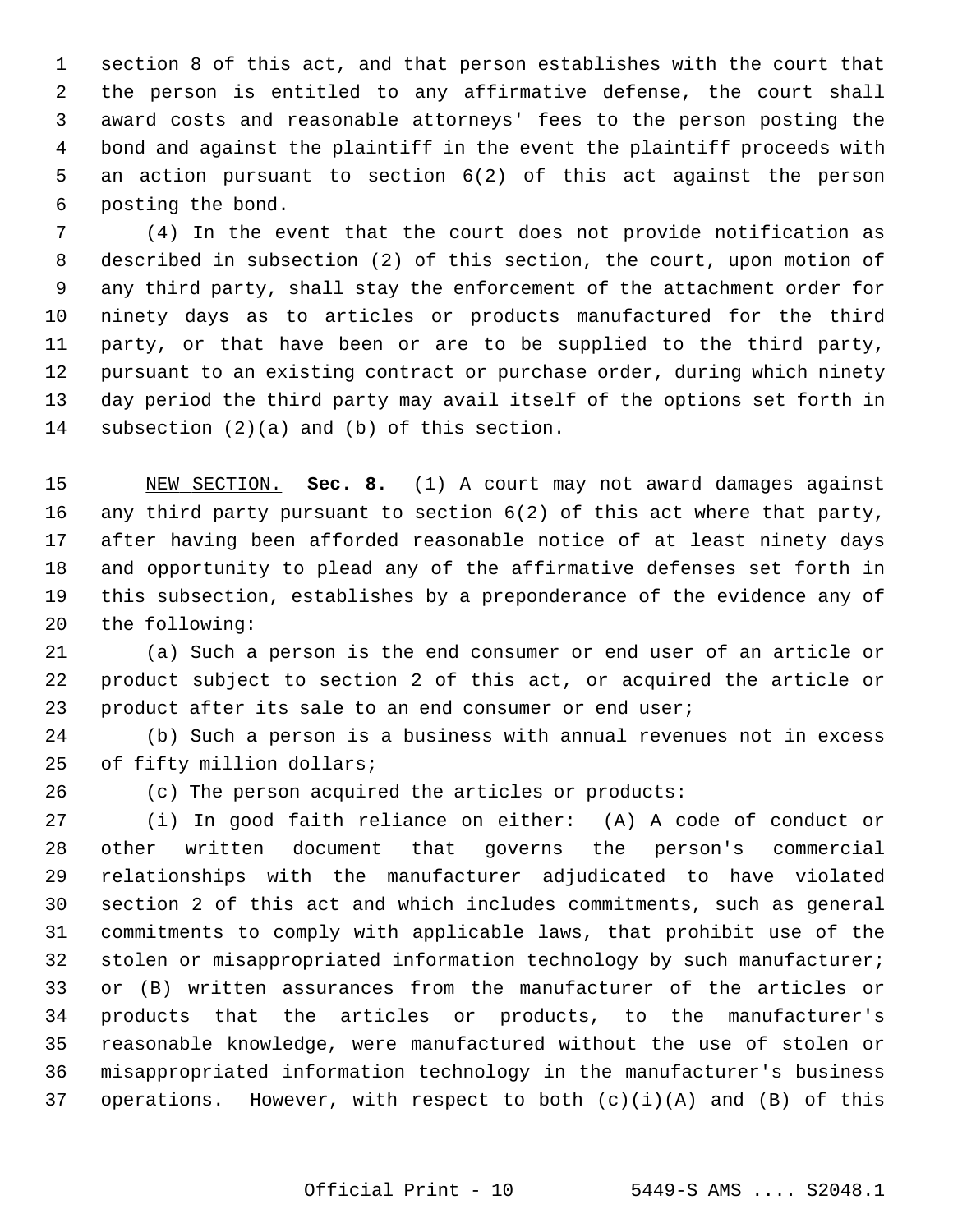1 subsection, within one hundred eighty days of receiving written notice 2 of the judgment against the manufacturer for a violation of section 2 3 of this act and a copy of a written notice that satisfies the 4 requirements of section 5 of this act, the person must undertake 5 commercially reasonable efforts to do any of the following:

 6 (I) Exchange written correspondence confirming that such a 7 manufacturer is not using the stolen or misappropriated information 8 technology in violation of section 2 of this act, which may be 9 satisfied, without limitation, by obtaining written assurances from the 10 manufacturer accompanied by copies of invoices, purchase orders, 11 licenses, or other verification of lawful use of the information 12 technology at issue;

13 (II) Direct the manufacturer to cease the theft or 14 misappropriation, which may be satisfied, without limitation, by the 15 third party issuing a written directive to the manufacturer demanding 16 that it cease such theft or misappropriation and demanding that the 17 manufacturer provide the third party with copies of invoices, purchase 18 orders, licenses, or other verification of lawful use of the 19 information technology at issue; or

20 (III) In a case in which the manufacturer has failed to cease such 21 a theft or misappropriation within the one hundred eighty-day period, 22 and the third party has not fulfilled either option  $(c)(i)(A)$  or  $(B)$  of 23 this subsection, prevent the future acquisition of the articles or 24 products from the manufacturer during the period that the manufacturer 25 continues to engage in the theft or misappropriation subject to section 26 2 of this act where doing so would not constitute a breach of an 27 agreement between the person and the manufacturer for the manufacture 28 of the articles or products in question that was entered into on or 29 before one hundred eighty days after the effective date of this 30 section; or

31 (ii) Pursuant to an agreement between the person and a manufacturer 32 for the manufacture of the articles or products in question that was 33 entered into before one hundred eighty days after the effective date of 34 this section. However, within one hundred eighty days of receiving 35 written notice of the judgment against the manufacturer for a violation 36 of section 2 of this act and a copy of a written notice that satisfies 37 the requirements of section 5 of this act, the person must undertake 38 commercially reasonable efforts to do any of the following:

## Official Print - 11 5449-S AMS .... S2048.1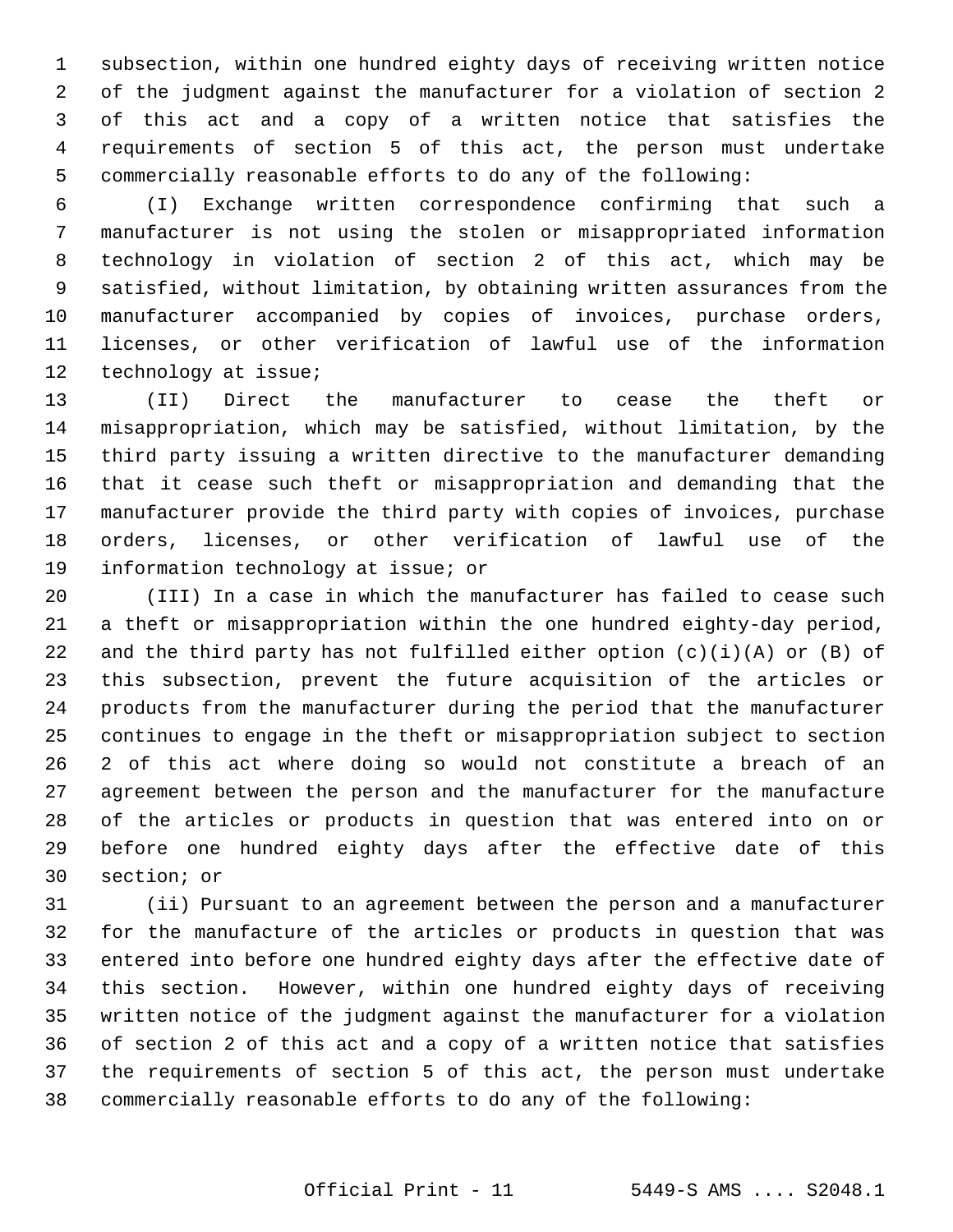1 (A) Obtain from the manufacturer written assurances that such a 2 manufacturer is not using the stolen or misappropriated information 3 technology in violation of section 2 of this act, which may be 4 satisfied, without limitation, by obtaining written assurances from the 5 manufacturer accompanied by copies of invoices, purchase orders, 6 licenses, or other verification of lawful use of the information 7 technology at issue;

 8 (B) Direct the manufacturer to cease the theft or misappropriation, 9 which may be satisfied, without limitation, by the third party issuing 10 a written directive to the manufacturer demanding that it cease such 11 theft or misappropriation and demanding that the manufacturer provide 12 the third party with copies of invoices, purchase orders, licenses, or 13 other verification of lawful use of the information technology at 14 issue; or

15 (C) In a case in which the manufacturer has failed to cease the 16 theft or misappropriation within the one hundred eighty-day period, and 17 the third party has not fulfilled either option (c)(ii)(A) or (B) of 18 this subsection, cease the future acquisition of the articles or 19 products from the manufacturer during the period that the manufacturer 20 continues to engage in the theft or misappropriation subject to section 21 2 of this act where doing so would not constitute a breach of such 22 agreement;

23 (d) The person has made commercially reasonable efforts to 24 implement practices and procedures to require its direct manufacturers, 25 in manufacturing articles or products for such person, not to use 26 stolen or misappropriated information technology in violation of 27 section 2 of this act. A person may satisfy this subsection (1)(d) by:

28 (i) Adopting and undertaking commercially reasonable efforts to 29 implement a code of conduct or similar written requirements, which are 30 applicable to the person's direct manufacturers, that prohibit the use 31 of stolen or misappropriated information technology by such a 32 manufacturer, subject to a right of audit, and the person either: (A) 33 Has a practice of auditing its direct manufacturers on a periodic basis 34 in accordance with generally accepted industry standards; or (B) 35 requires in its agreements with its direct manufacturers that they 36 submit to audits by a third party, which may include a third-party 37 association of businesses representing the owner of the stolen or 38 misappropriated intellectual property, and further provides that a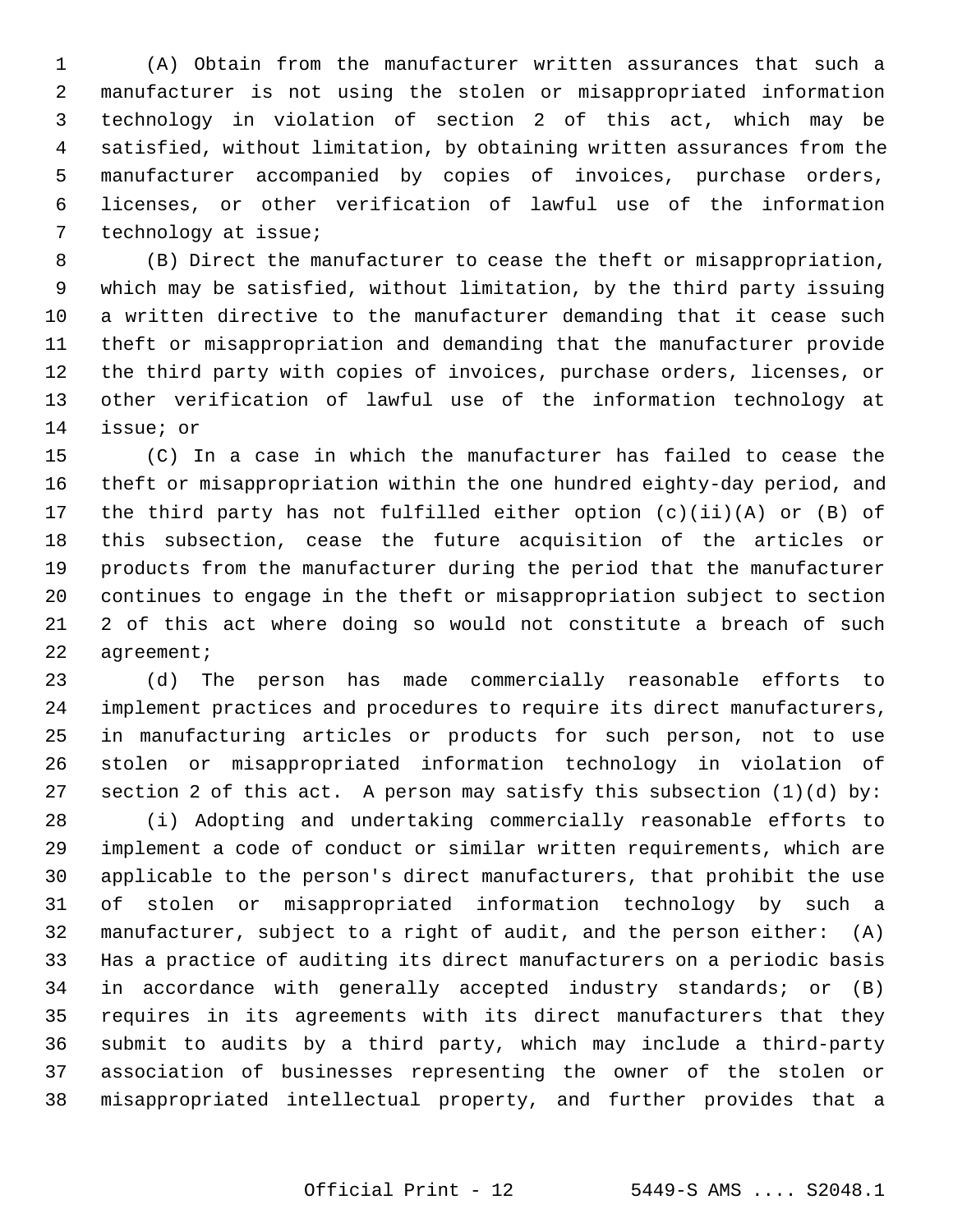1 failure to remedy any deficiencies found in such an audit that 2 constitute a violation of the applicable law of the jurisdiction where 3 the deficiency occurred constitutes a breach of the contract, subject 4 to cure within a reasonable period of time; or

 5 (ii) Adopting and undertaking commercially reasonable efforts to 6 implement a code of conduct or similar written requirements, which are 7 applicable to the person's direct manufacturers, that prohibit use of 8 stolen or misappropriated information technology by such a 9 manufacturer, and the person undertakes practices and procedures to 10 address compliance with the prohibition against the use of the stolen 11 or misappropriated information technology in accordance with the 12 applicable code of conduct or written requirements; or

13 (e) The person does not have a contractual relationship with the 14 person alleged to have violated section 2 of this act respecting the 15 manufacture of the articles or products alleged to have been 16 manufactured in violation of section 2 of this act.

17 (2) A third party must have the opportunity to be heard regarding 18 whether an article or product is an essential component provided or to 19 be provided to a third party, and must have the right to file a motion 20 to dismiss any action brought against it under section 6(2) of this 21 act.

22 (3) The court may not enforce any award for damages against such a 23 third party until after the court has ruled on that party's claim of 24 eligibility for any of the affirmative defenses set out in this 25 section, and prior to such a ruling may allow discovery, in an action 26 under section 6(2) of this act, only on the particular defenses raised 27 by the third party.

28 (4) The court shall allow discovery against a third party on an 29 issue only after all discovery on that issue between the parties has 30 been completed and only if the evidence produced as a result of the 31 discovery does not resolve an issue of material dispute between the 32 parties.

33 (5) Any confidential or otherwise sensitive information submitted 34 by a party pursuant to this section is subject to a protective order.

35 NEW SECTION. **Sec. 9.** A court may not enforce an award of damages 36 against a third party pursuant to section 6(2) of this act for a period 37 of eighteen months from the effective date of this section.